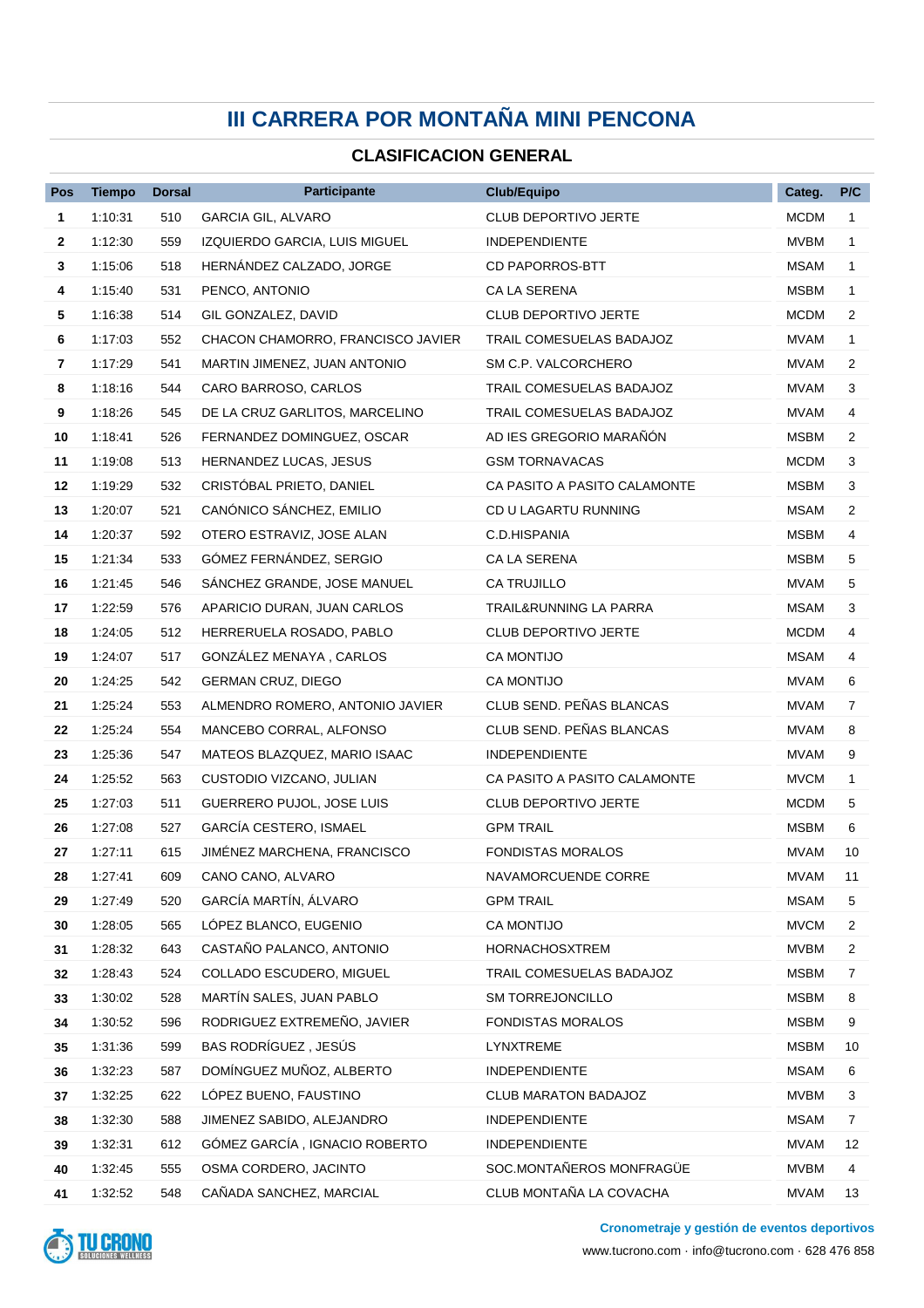| 42 | 1:33:08 | 621 | GONZÁLEZ IZQUIERDO, JOSÉ Mª      | <b>INDEPENDIENTE</b>     | <b>MVBM</b> | 5              |
|----|---------|-----|----------------------------------|--------------------------|-------------|----------------|
| 43 | 1:33:19 | 557 | GONZÁLEZ GARCÍA, JOSÉ ANTONIO    | <b>INDEPENDIENTE</b>     | <b>MVBM</b> | 6              |
| 44 | 1:34:04 | 629 | MÁRQUEZ VAS, GUILLERMO           | <b>INDEPENDIENTE</b>     | <b>MVBM</b> | 7              |
| 45 | 1:34:22 | 567 | <b>GIL BARQUERO, JESUS</b>       | CLUB MONTAÑA LA COVACHA  | <b>MVCM</b> | 3              |
| 46 | 1:34:40 | 581 | ALBARCA REYES, JUAN MANUEL       | <b>INDEPENDIENTE</b>     | <b>MSAM</b> | 8              |
| 47 | 1:36:00 | 562 | BERNAL GONZALEZ, RAFAEL          | TRAIL COMESUELAS BADAJOZ | <b>MVCM</b> | $\overline{4}$ |
| 48 | 1:37:19 | 582 | SANCHEZ GIL, DANIEL              | <b>INDEPENDIENTE</b>     | <b>MSAM</b> | 9              |
| 49 | 1:37:35 | 550 | PIÑERO LOPEZ, LUIS MANUEL        | <b>INDEPENDIENTE</b>     | <b>MVAM</b> | 14             |
| 50 | 1:39:18 | 633 | YELMO RAMÍREZ, ISABELO           | <b>INDEPENDIENTE</b>     | <b>MVCM</b> | 5              |
| 51 | 1:39:29 | 535 | CARVAJAL DUQUE, LUIS MIGUEL      | <b>SM TORREJONCILLO</b>  | <b>MSBM</b> | 11             |
| 52 | 1:39:29 | 626 | MORALES PEREZ, PEDRO             | <b>FONDISTAS MORALOS</b> | <b>MVBM</b> | 8              |
| 53 | 1:39:29 | 628 | GALAN RODRIGUEZ, JOSE MARIA      | <b>FONDISTAS MORALOS</b> | <b>MVBM</b> | 9              |
| 54 | 1:39:29 | 636 | JIMENEZ BARQUILLA, JUAN CARLOS   | <b>FONDISTAS MORALOS</b> | <b>MVCM</b> | 6              |
| 55 | 1:39:29 | 624 | BRAVO PANIAGUA, DESAM            | <b>FONDISTAS MORALOS</b> | <b>MVBM</b> | 10             |
| 56 | 1:39:32 | 560 | <b>GARCIA TRUJILLO, LADISLAO</b> | SM TORREJONCILLO         | <b>MVCM</b> | $\overline{7}$ |
| 57 | 1:40:10 | 583 | PEÑA CORBACHO, ANTONIO           | TRAIL&RUNNING LA PARRA   | <b>MSAM</b> | 10             |
| 58 | 1:40:12 | 595 | MATEO MERINO, ANTONIO            | <b>INDEPENDIENTE</b>     | <b>MSBM</b> | 12             |
| 59 | 1:40:23 | 618 | DÍAZ MORAGA, JOSE MANUEL         | <b>INDEPENDIENTE</b>     | <b>MVAM</b> | 15             |
| 60 | 1:40:34 | 558 | GUTIERREZ BRONCAN, AURELIO       | <b>CA TRUJILLO</b>       | <b>MVBM</b> | 11             |
| 61 | 1:40:35 | 549 | CORONADO RODRÍGUEZ, MIGUEL       | <b>CA MONTIJO</b>        | MVAM        | 16             |
| 62 | 1:40:41 | 610 | MORENO PEINADO, ROBERTO          | NAVAMORCUENDE CORRE      | <b>MVAM</b> | 17             |
| 63 | 1:40:41 | 619 | BARRAJON SANCHEZ, JAVIER         | NAVAMORCUENDE CORRE      | <b>MVAM</b> | 18             |
| 64 | 1:40:41 | 625 | ALONSO MONJA, ENRIQUE            | NAVAMORCUENDE CORRE      | <b>MVBM</b> | 12             |
| 65 | 1:40:41 | 597 | MARTIN MARTIN, DAVID             | <b>LOSARTAMONTES</b>     | MSBM        | 13             |
| 66 | 1:40:41 | 590 | AVILA RODRIGUEZ, VICTOR          | <b>INDEPENDIENTE</b>     | <b>MSBM</b> | 14             |
| 67 | 1:41:18 | 598 | MARTIN VICENTE, DANIEL           | INDEPENDIENTE            | <b>MSBM</b> | 15             |
| 68 | 1:41:22 | 644 | PEÑA PEÑA, OSCAR ROBERTO         | <b>INDEPENDIENTE</b>     | <b>MVBM</b> | 13             |
| 69 | 1:42:05 | 569 | MARTIN BLAS, KEVIN               | <b>INDEPENDIENTE</b>     | MSAM        | 11             |
| 70 | 1:42:22 | 631 | CARRETERO GÓMEZ, AURELIO         | CARRERISTAS DE MONTAÑA   | <b>MVBM</b> | 14             |
| 71 | 1:42:40 | 579 | GONZALEZ CORBACHO, JUAN MANUEL   | TRAIL&RUNNING LA PARRA   | <b>MSAM</b> | 12             |
| 72 | 1:43:12 | 639 | LEAL SANTOS, JESUS               | <b>INDEPENDIENTE</b>     | <b>MVCM</b> | 8              |
| 73 | 1:44:41 | 568 | GALLEGO SÁNCHEZ, IRENE           | MADTeam                  | <b>MSAF</b> | $\mathbf{1}$   |
| 74 | 1:44:47 | 630 | SÁNCHEZ PULIDO, FRANCISCO JOSÉ   | TOMATE RUNNING MIAJADAS  | <b>MVBM</b> | 15             |
| 75 | 1:46:29 | 635 | BUENO CLEMENTE, FLORENCIO        | INDEPENDIENTE            | <b>MVCM</b> | 9              |
| 76 | 1:46:29 | 543 | MARQUEZ FIGUEREDO, JOSE ANTONIO  | TRAIL COMESUELAS BADAJOZ | <b>MVAM</b> | 19             |
| 77 | 1:47:01 | 616 | JIMENEZ MARCOS, MARIO            | <b>FONDISTAS MORALOS</b> | <b>MVAM</b> | 20             |
| 78 | 1:47:01 | 623 | HERRERUELA GONZÁLEZ, MARIO       | <b>INDEPENDIENTE</b>     | <b>MVBM</b> | 16             |
| 79 | 1:47:14 | 602 | CURIEL MIRANDA, MARIA JOSE       | <b>CD EBORA RUNNERS</b>  | <b>MVAF</b> | $\mathbf{1}$   |
| 80 | 1:47:15 | 632 | GONZALEZ GUERVOS, CARLOS         | <b>CD EBORA RUNNERS</b>  | <b>MVCM</b> | 10             |
| 81 | 1:47:34 | 638 | GARCÍA GONZÁLEZ, SERAFIN         | <b>INDEPENDIENTE</b>     | <b>MVCM</b> | 11             |
| 82 | 1:49:27 | 642 | MUÑOZ LIBERAL, ANGÉLICA          | INDEPENDIENTE            | <b>MVAF</b> | $\overline{2}$ |
| 83 | 1:49:27 | 627 | MORENO CASTILLO, JAVIER          | FONDISTAS MORALOS?       | <b>MVBM</b> | 17             |
| 84 | 1:50:08 | 538 | GIRALDO VILA, MARIA LUISA        | INDEPENDIENTE            | <b>MVAF</b> | 3              |
| 85 | 1:50:27 | 589 | GRANDE SÁNCHEZ, NOELIA           | ATL POPULARES DE LA      | <b>MSBF</b> | $\mathbf{1}$   |
| 86 | 1:51:02 | 519 | SALAS CASTUERA, ALBERTO          | SM C.P. VALCORCHERO      | <b>MSAM</b> | 13             |
| 87 | 1:52:26 | 580 | RUPERTI PÉREZ, DAVID             | <b>INDEPENDIENTE</b>     | <b>MSAM</b> | 14             |
| 88 | 1.53.20 | 572 | FERNÁNDEZ VALENTÍ, MARÍA         | MAXIMOTRAIL              | <b>MVBF</b> | $\mathbf 1$    |